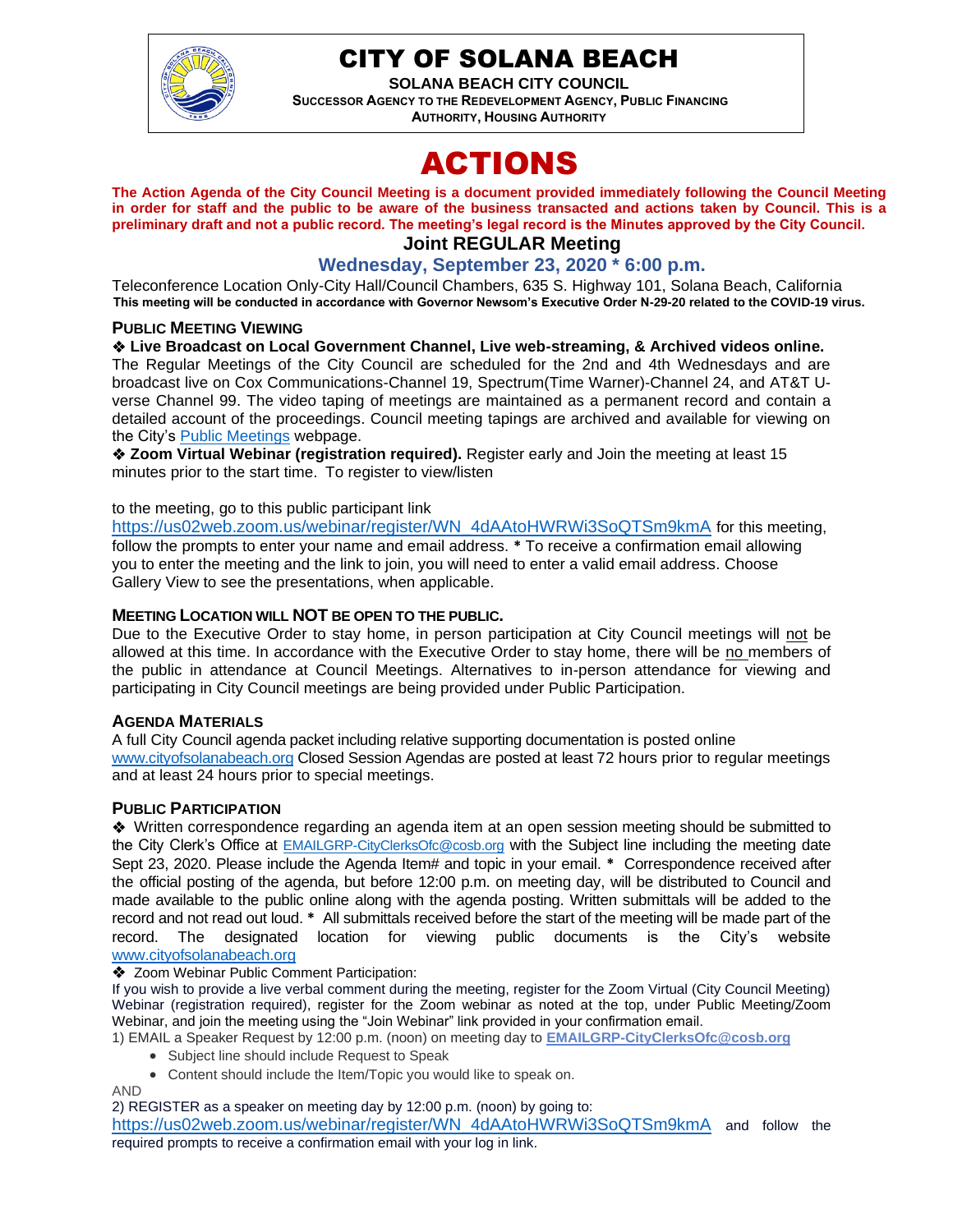- Join the meeting 30 minutes before the meeting begins by clicking on the link provided in your confirmation email.
- Speaking participants may use the computer's microphone and speakers to listen and communicate or they may also call into the meeting by dialing into the meeting with a telephone (this information will be provided in your email confirmation). If you call in as well for better audio, mute your computer's speakers to eliminate feedback.
- Participants will be called upon from those who have submitted the Speaker Request, registered, and logged on as described above. You will be called on by name and unmuted by the meeting organizer and may provide comments for the allotted time. Allotted speaker times are listed under each [Agenda s](https://urldefense.proofpoint.com/v2/url?u=https-3A__www.ci.solana-2Dbeach.ca.us_index.asp-3FSEC-3DF0F1200D-2D21C6-2D4A88-2D8AE1-2D0BC07C1A81A7-26Type-3DB-5FBASIC&d=DwMFaQ&c=euGZstcaTDllvimEN8b7jXrwqOf-v5A_CdpgnVfiiMM&r=1XAsCUuqwK_tji2t0s1uIQ&m=C7WzXfOw2_nkEFMJClT55zZsF4tmIf_7KTn0o1WpYqI&s=3DcsWExM2_nx_xpvFtXslUjphiXd0MDCCF18y_Qy5yU&e=)ection.
- Participants can use a computer microphone and speakers to listen and communicate or dial into the meeting with a telephone (if you log in and call in, mute one of the devices to eliminate feedback).
- Do not self-mute since you will be muted when you enter the meeting and organizers will unmute you to provide comments. Alral comments received prior to the close of the meeting will be made part of the meeting record.

#### **SPECIAL ASSISTANCE NEEDED** - AMERICAN DISABILITIES ACT TITLE 2

In compliance with the Americans with Disabilities Act of 1990, persons with a disability may request an agenda in appropriate alternative formats as required by Section 202. Any person with a disability who requires a modification or accommodation in order to participate in a meeting should direct such request to the City Clerk's office (858) 720-2400 [EMAILGRP-CityClerksOfc@cosb.org](mailto:EMAILGRP-CityClerksOfc@cosb.org) at least 72 hours prior to the meeting.

> As a courtesy to all meeting attendees, please set cellular phones and pagers to silent mode and engage in conversations offline/muted.

| <b>CITY COUNCILMEMBERS</b>   |                |                              |  |
|------------------------------|----------------|------------------------------|--|
| Jewel Edson, Mayor           |                |                              |  |
| Judy Hegenauer, Deputy Mayor |                | Kristi Becker, Councilmember |  |
| Kelly Harless, Councilmember |                | David A. Zito, Councilmember |  |
| <b>Gregory Wade</b>          | Johanna Canlas | Angela Ivey                  |  |

**City Attorney**

#### **SPEAKERS:**

See Public Participation on the first page of the Agenda for publication participation options.

#### **READING OF ORDINANCES AND RESOLUTIONS:**

**City Manager**

Pursuant to [Solana Beach Municipal Code](mailto:https://www.codepublishing.com/CA/SolanaBeach/) Section 2.04.460, at the time of introduction or adoption of an ordinance or adoption of a resolution, the same shall not be read in full unless after the reading of the title, further reading is requested by a member of the Council. If any Councilmember so requests, the ordinance or resolution shall be read in full. In the absence of such a request, this section shall constitute a waiver by the council of such reading.

# **CALL TO ORDER AND ROLL CALL:**

# **CLOSED SESSION REPORT:**

# **FLAG SALUTE:**

# **APPROVAL OF AGENDA: COUNCIL ACTION: Approved 5/0**

#### **ORAL COMMUNICATIONS:**

#### *Note to Public: Refer to Public Participation for information on how to submit public comment.*

This portion of the agenda provides an opportunity for members of the public to address the City Council on items relating to City business and not appearing on today's agenda by having submitted written comments for the record to be filed with the record or by registering

**City Clerk**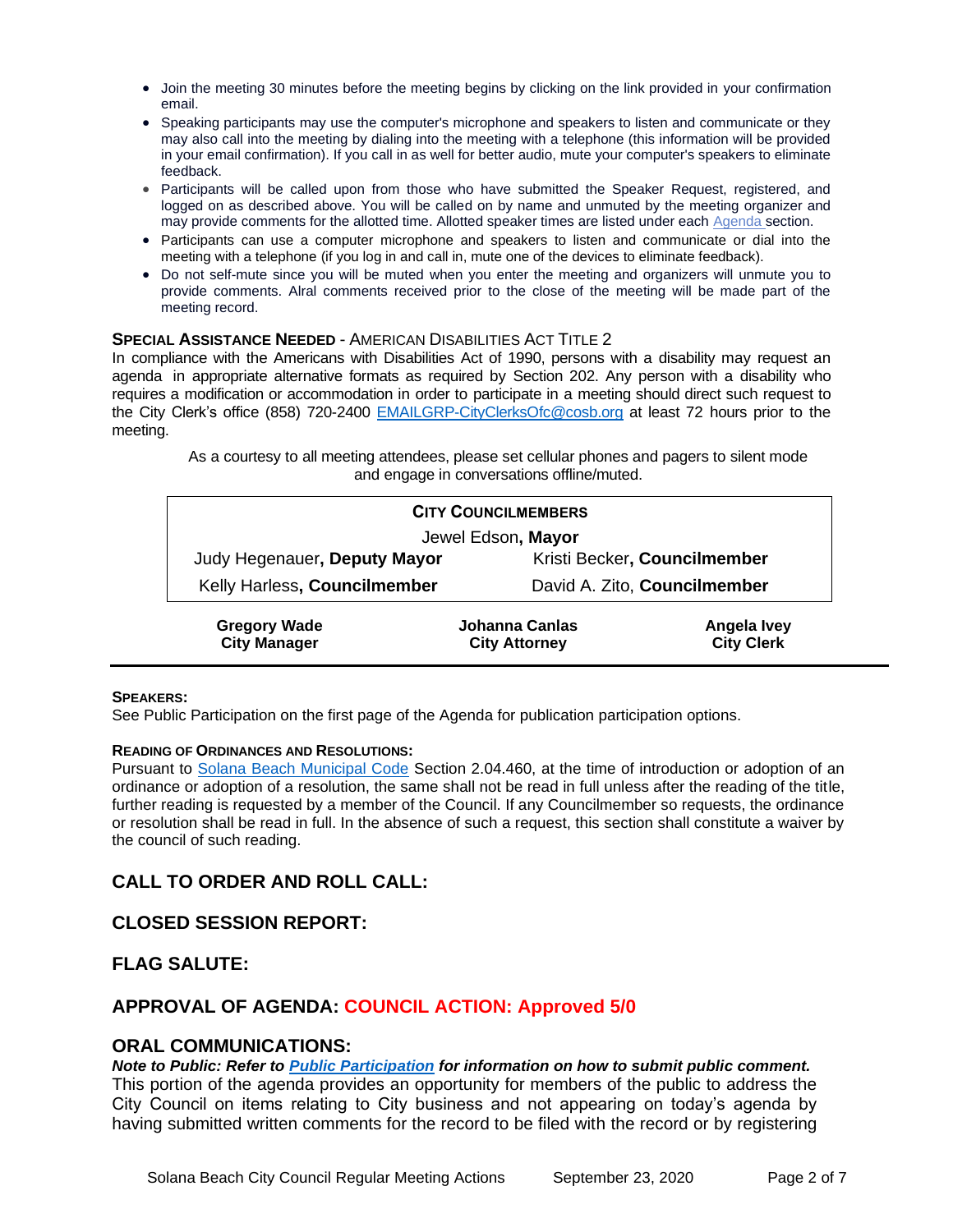to join the virtual meeting online to speak live, per the Public Participation instructions on the Agenda.

Comments relating to items on this evening's agenda are taken at the time the items are heard. Pursuant to the Brown Act, no action shall be taken by the City Council on public comment items. Council may refer items to the City Manager for placement on a future agenda. The maximum time allotted for each speaker is THREE MINUTES (SBMC 2.04.190).

# **COUNCIL COMMUNITY ANNOUNCEMENTS / COMMENTARY:**

*An opportunity for City Council to make brief announcements or report on their activities. These items are not agendized for official City business with no action or substantive discussion.* 

# **A. CONSENT CALENDAR:** (Action Items) (A.1. - A.3.)

*Note to Public: Refer to Public Participation for information on how to submit public comment.*  Items listed on the Consent Calendar are to be acted in a single action of the City Council

unless pulled for discussion.

Any member of the public may address the City Council on an item of concern by submitting written correspondence for the record to be filed with the record or by registering to join the virtual meeting online to speak live, per the Public Participation instructions on the Agenda. The maximum time allotted for each speaker is THREE MINUTES (SBMC 2.04.190).

Those items removed from the Consent Calendar by a member of the Council will be trailed to the end of the agenda, while Consent Calendar items removed by the public will be discussed immediately after approval of the Consent Calendar.

# **A.1. Minutes of the City Council.**

Recommendation: That the City Council

1. Approve the Minutes of the following City Council meetings August 28, 2019; July 1, 2020 and July 8, 2020.

Approved Minutes [http://www.ci.solana-beach.ca.us/index.asp?SEC=F0F1200D-21C6-4A88-8AE1-0BC07C1A81A7&Type=B\\_BASIC](http://www.ci.solana-beach.ca.us/index.asp?SEC=F0F1200D-21C6-4A88-8AE1-0BC07C1A81A7&Type=B_BASIC) **COUNCIL ACTION: Approved 5/0**

# **A.2. Register of Demands.** (File 0300-30)

Recommendation: That the City Council

1. Ratify the list of demands for August 22, 2020 – September 4, 2020.

[Item A.2. Report \(click here\)](https://solanabeach.govoffice3.com/vertical/Sites/%7B840804C2-F869-4904-9AE3-720581350CE7%7D/uploads/Item_A.2._Report_(click_here)_09-23-20_O.pdf)  **COUNCIL ACTION: Approved 5/0**

# **A.3. General Fund Adopted Budget Changes for Fiscal Year 2020/21.** (File 0330-30)

Recommendation: That the City Council

1. Receive the report listing changes made to the FY 2020-2021 General Fund Adopted Budget.

[Item A.3. Report \(click here\)](https://solanabeach.govoffice3.com/vertical/Sites/%7B840804C2-F869-4904-9AE3-720581350CE7%7D/uploads/Item_A.3._Report_(click_here)_09-23-20_O.pdf)  **COUNCIL ACTION: Approved 5/0**

# **B. PUBLIC HEARINGS:** None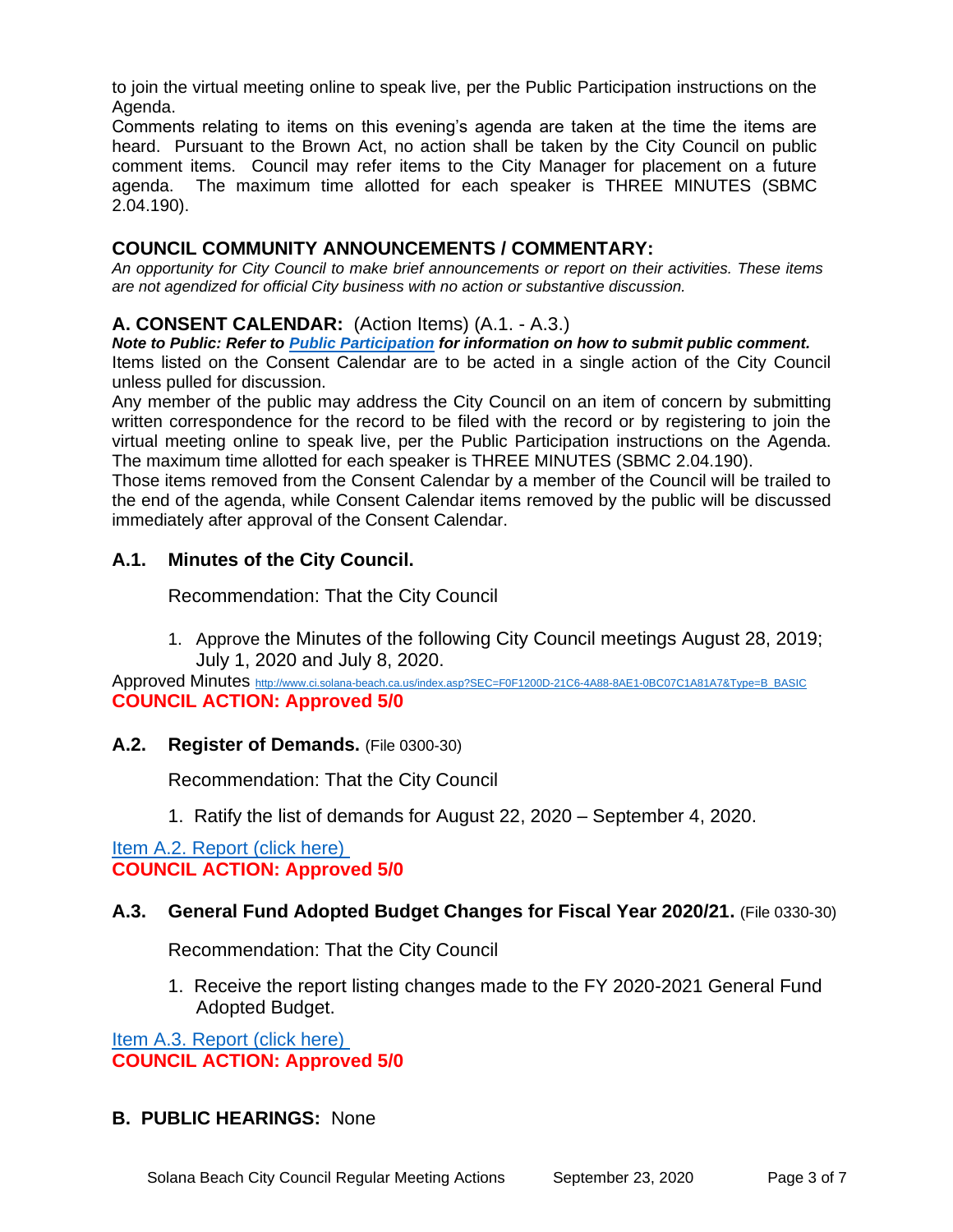# **C. STAFF REPORTS: (C.1. – C.5.)**

*Note to Public: Refer to Public Participation for information on how to submit public comment.*  Any member of the public may address the City Council on an item of concern by submitting written correspondence for the record to be filed with the record or by registering to join the virtual meeting online to speak live, per the Public Participation instructions on the Agenda. The maximum time allotted for each speaker is THREE MINUTES (SBMC 2.04.190). **COUNCIL ACTION: Approved 5/0**

# **C.1. General Fund Update (Unaudited) for Fiscal Year 2019/20.** (0300-80)

The Staff recommends that the City Council

- 1. Approve **Resolution 2020-129** authorizing the City Treasurer to amend appropriations in the FY 2019/20 budget to bring the Camp Programs Special Revenue fund to a zero fund balance amount as of June 30, 2020 as follows:
	- a. General Fund Increase in Transfers Out
	- b. Camp Programs Increase in Transfers In
	- c. In an amount as determined by the Finance Department

# [Item C.1. Report \(click here\)](https://solanabeach.govoffice3.com/vertical/Sites/%7B840804C2-F869-4904-9AE3-720581350CE7%7D/uploads/Item_C.1._Report_(click_here)_09-23-20_O.pdf)

[C.1. Staff Report Update 1](https://solanabeach.govoffice3.com/vertical/Sites/%7B840804C2-F869-4904-9AE3-720581350CE7%7D/uploads/C.1._Staff_Report_Update_1_(09-23-20).pdf)

*Posted Reports & Supplemental Docs contain records up to the cut off time, prior to the start of the meeting, for processing new submittals. The final official record containing handouts, PowerPoints, etc. can be obtained through a Records Request to the City Clerk's Office.*

**COUNCIL ACTION: Approved 5/0** to zero out the Camps Programs fund balance, up to a maximum of \$380,000, and allocate \$250,000 to the PARS Trust Fund.

# **C.2. Quarterly Investment Report.** (0350-44)

The Staff recommends that the City Council

1. Accept and file the attached Cash and Investment Report for the quarter ended June 30, 2020.

[Item C.2. Report \(click here\)](https://solanabeach.govoffice3.com/vertical/Sites/%7B840804C2-F869-4904-9AE3-720581350CE7%7D/uploads/Item_C.2._Report_(click_here)_09-23-20_O.pdf) 

[C.2. Supplemental Items \(9-23 1130am\)](https://solanabeach.govoffice3.com/vertical/Sites/%7B840804C2-F869-4904-9AE3-720581350CE7%7D/uploads/C.2._-_Supplemental_Items_(9-23-20_1130am)_-_O.pdf)

*Posted Reports & Supplemental Docs contain records up to the cut off time, prior to the start of the meeting, for processing new submittals. The final official record containing handouts, PowerPoints, etc. can be obtained through a Records Request to the City Clerk's Office.*

**Presentations** 

#### **C.3. Solana Energy Alliance (SEA) Activities and Operations Annual Report.** (File 1010-45)

The Staff recommends that the City Council

- 1. Receive the annual report on SEA activities, operations and preliminary financial results through June 2020 and provide any direction, as necessary.
- 2. Approve **Resolution 2020-128** authorizing the City Manager to execute a Professional Services Agreement (PSA) with Bayshore Consulting Group Inc. to continue administrative and operational support for SEA and authorizing a one-year extension if necessary and at the City Manager's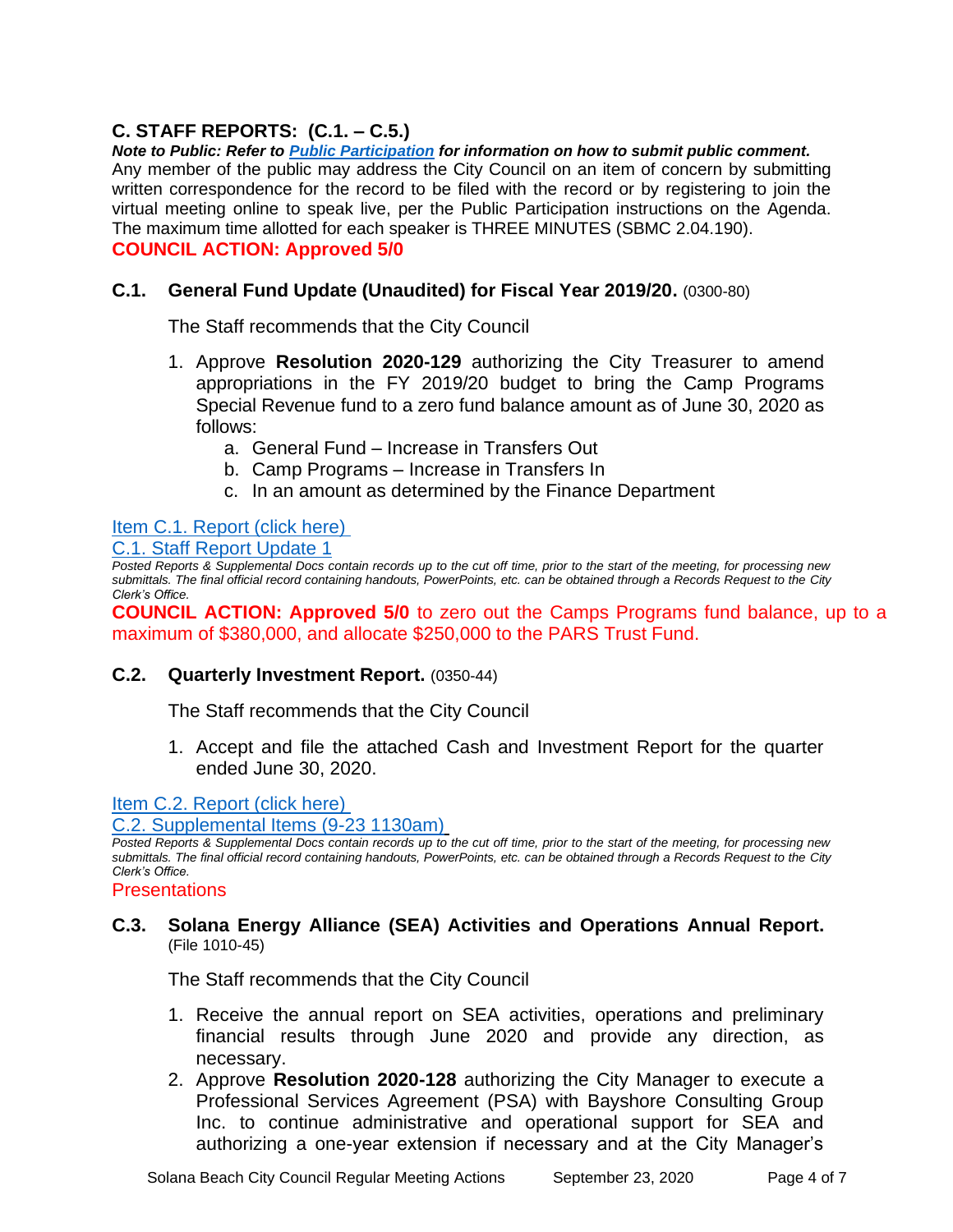#### discretion.

[Item C.3. Report \(click here\)](https://solanabeach.govoffice3.com/vertical/Sites/%7B840804C2-F869-4904-9AE3-720581350CE7%7D/uploads/Item_C.3._Report_(click_here)_09-23-20_O.pdf)  [Item C.3. Supplemental Docs \(Upd 9-21 at 1205pm\)](https://solanabeach.govoffice3.com/vertical/Sites/%7B840804C2-F869-4904-9AE3-720581350CE7%7D/uploads/Item_C.3._Supplemental_Docs_(Upd_9-21_at_1205pm)(1).pdf)

*Posted Reports & Supplemental Docs contain records up to the cut off time, prior to the start of the meeting, for processing new submittals. The final official record containing handouts, PowerPoints, etc. can be obtained through a Records Request to the City Clerk's Office.*

**COUNCIL ACTION: Approved 5/0**

# **C.4. CARES Act Coronavirus Relief Fund (CRF) Community Assistance/Relief Program Options.** (File 0240-70)

The Staff recommends that the City Council

1. Discuss program options and provide direction to Staff on Community Assistance Grant Program guidelines and selection criteria.

#### [Item C.4. Report \(click here\)](https://solanabeach.govoffice3.com/vertical/Sites/%7B840804C2-F869-4904-9AE3-720581350CE7%7D/uploads/Item_C.4._Report_(click_here)_09-23-20_O.pdf)

*Posted Reports & Supplemental Docs contain records up to the cut off time, prior to the start of the meeting, for processing new submittals. The final official record containing handouts, PowerPoints, etc. can be obtained through a Records Request to the City Clerk's Office.*

**COUNCIL ACTION: Approved 5/0** allocating the remaining funds of approximately \$61,000 to establish a Rental Relief Program with grant amounts to be up to \$2,500 and that, if there are more applicants than funds, priority would be given to those families with children in the school lunch program.

**C.5. Adopt (2nd Reading) Ordinance No. 514 – Encroachment Permit Requirements for Installation of Wireline Communication Facilities in the Public Right-of-Way.** (File 0480-20)

The Staff recommends that the City Council

1. Adopt **Ordinance No. 514** amending Section 11.20.220 of the Solana Beach Municipal Code.

[Item C.5. Report](https://solanabeach.govoffice3.com/vertical/Sites/%7B840804C2-F869-4904-9AE3-720581350CE7%7D/uploads/Item_C.5._Report_(click_here)_09-23-20_O.pdf) (click here)

[C.5. Supplemental Items \(9-23, 1130am\)](https://solanabeach.govoffice3.com/vertical/Sites/%7B840804C2-F869-4904-9AE3-720581350CE7%7D/uploads/C.5._-_Supplemental_Items_(9-23_1130am).pdf) 

*Posted Reports & Supplemental Docs contain records up to the cut off time, prior to the start of the meeting, for processing new submittals. The final official record containing handouts, PowerPoints, etc. can be obtained through a Records Request to the City Clerk's Office.*

**COUNCIL ACTION: Approved 5/0**

# **WORK PLAN COMMENTS:**

*Adopted June 12, 2019*

# **COMPENSATION & REIMBURSEMENT DISCLOSURE:**

GC: Article 2.3. Compensation: 53232.3. (a) Reimbursable expenses shall include, but not be limited to, meals, lodging, and travel. 53232.3 (d) Members of a legislative body shall provide brief reports on meetings attended at the expense of the local agency "*City*" at the next regular meeting of the legislative body.

# **COUNCIL COMMITTEE REPORTS:** [Council Committees](https://www.ci.solana-beach.ca.us/index.asp?SEC=584E1192-3850-46EA-B977-088AC3E81E0D&Type=B_BASIC)

**REGIONAL COMMITTEES: (outside agencies, appointed by this Council)**

a. City Selection Committee (meets twice a year) Primary-Edson, Alternate-Zito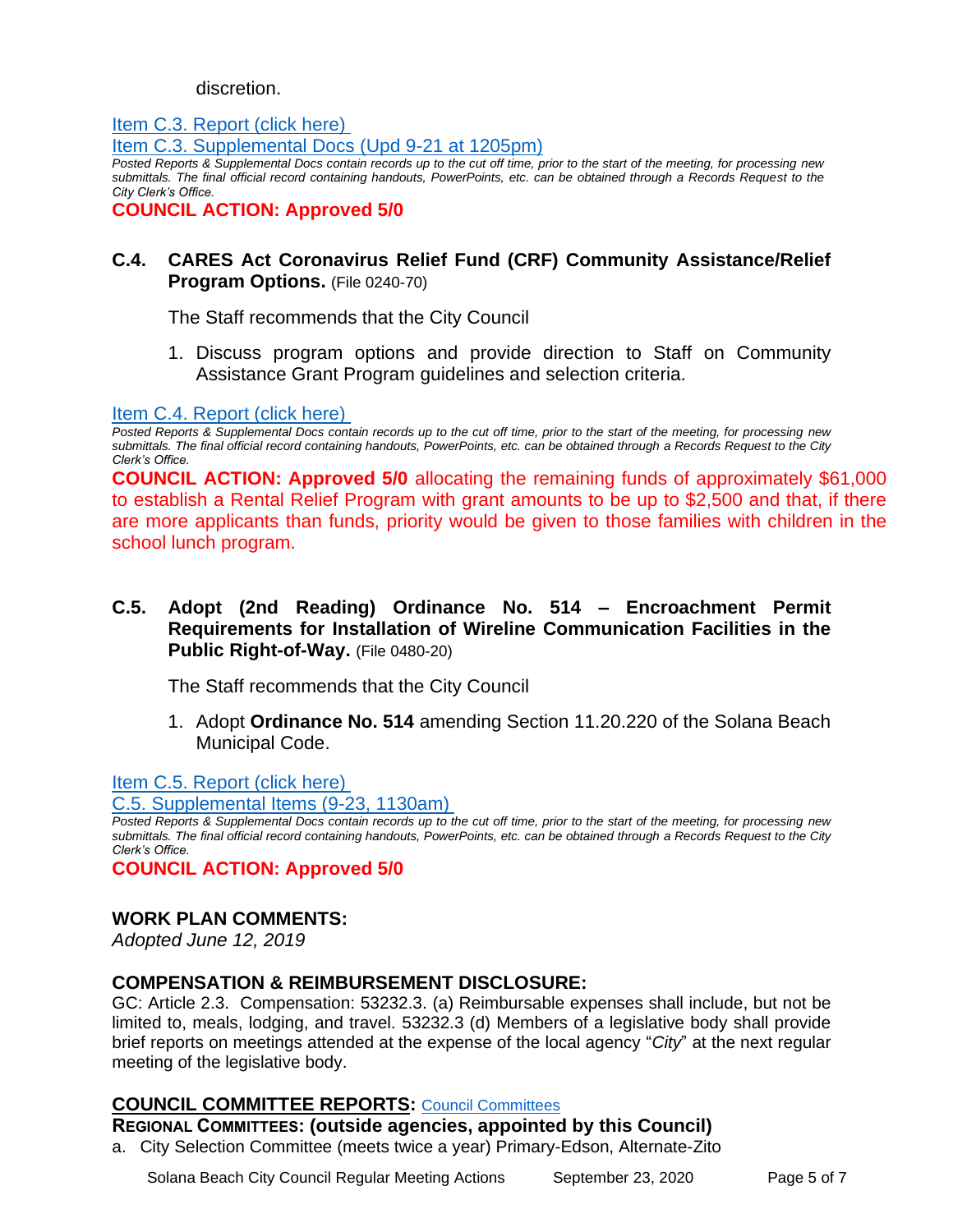- b. County Service Area 17: Primary- Harless, Alternate-Edson
- c. Escondido Creek Watershed Authority: Becker /Staff (no alternate).
- d. League of Ca. Cities' San Diego County Executive Committee: Primary-Becker, Alternate-Harless and any subcommittees.
- e. League of Ca. Cities' Local Legislative Committee: Primary-Harless, Alternate-Becker
- f. League of Ca. Cities' Coastal Cities Issues Group (CCIG): Primary-Becker, Alternate-**Harless**
- g. North County Dispatch JPA: Primary-Harless, Alternate-Becker
- h. North County Transit District: Primary-Edson, Alternate-Becker
- i. Regional Solid Waste Association (RSWA): Primary-Hegenauer, Alternate-Becker
- j. SANDAG: Primary-Zito, 1<sup>st</sup> Alternate-Edson, 2<sup>nd</sup> Alternate-Becker, and any subcommittees.
- k. SANDAG Shoreline Preservation Committee: Primary-Hegenauer, Alternate-Zito
- l. San Dieguito River Valley JPA: Primary-Hegenauer, Alternate-Zito
- m. San Elijo JPA: Primary-Zito, Primary-Becker, Alternate-City Manager
- n. 22<sup>nd</sup> Agricultural District Association Community Relations Committee: Primary-Edson, Primary-Harless

# **STANDING COMMITTEES: (All Primary Members)** *(Permanent Committees)*

- a. Business Liaison Committee Zito, Edson.
- b. Fire Dept. Management Governance & Organizational Evaluation Harless, Hegenauer
- c. Highway 101 / Cedros Ave. Development Committee Edson, Becker
- d. Parks and Recreation Committee Zito, Harless
- e. Public Arts Committee Edson, Hegenauer
- f. School Relations Committee Hegenauer, Harless
- g. Solana Beach-Del Mar Relations Committee Zito, Edson

# **ADJOURN:**

# *Next Regularly Scheduled Meeting is October 14, 2020*

*Always refer the City's website Event Calendar for Special Meetings or an updated schedule. Or Contact City Hall 858-720-2400*

*[www.cityofsolanabeach.org](http://www.cityofsolanabeach.org/)* 

#### **AFFIDAVIT OF POSTING**

*STATE OF CALIFORNIA COUNTY OF SAN DIEGO CITY OF SOLANA BEACH*



I, Angela Ivey, City Clerk of the City of Solana Beach, do hereby certify that this Agenda for the September 23, 2020 Council Meeting was called by City Council, Successor Agency to the Redevelopment Agency, Public Financing Authority, and the Housing Authority of the City of Solana Beach, California, was provided and posted on September 16, 2020 at 4:30 p.m. on the City Bulletin Board at the entrance to the City Council Chambers. Said meeting is held at 6:00 p.m., September 23, 2020, in the Council Chambers, at City Hall, 635 S. Highway 101, Solana Beach, California.

Angela Ivey, City Clerk \* City of Solana Beach, CA

# **CITIZEN CITY COMMISSION AND COMMITTEE MEETINGS:**

*Regularly Scheduled, or Special Meetings that have been announced, are posted on each Citizen Commission's Agenda webpage. See the [Citizen Commission's Agenda webpages o](https://www.ci.solana-beach.ca.us/index.asp?SEC=3302C065-5C8A-43D2-88C2-F03C61D1DA2A&Type=B_BASIC)r the City's Events [Calendar](https://www.ci.solana-beach.ca.us/index.asp?SEC=FA26EC83-8D1C-4941-A3B2-20CA81EDCDDE&Type=B_EV) for updates.*